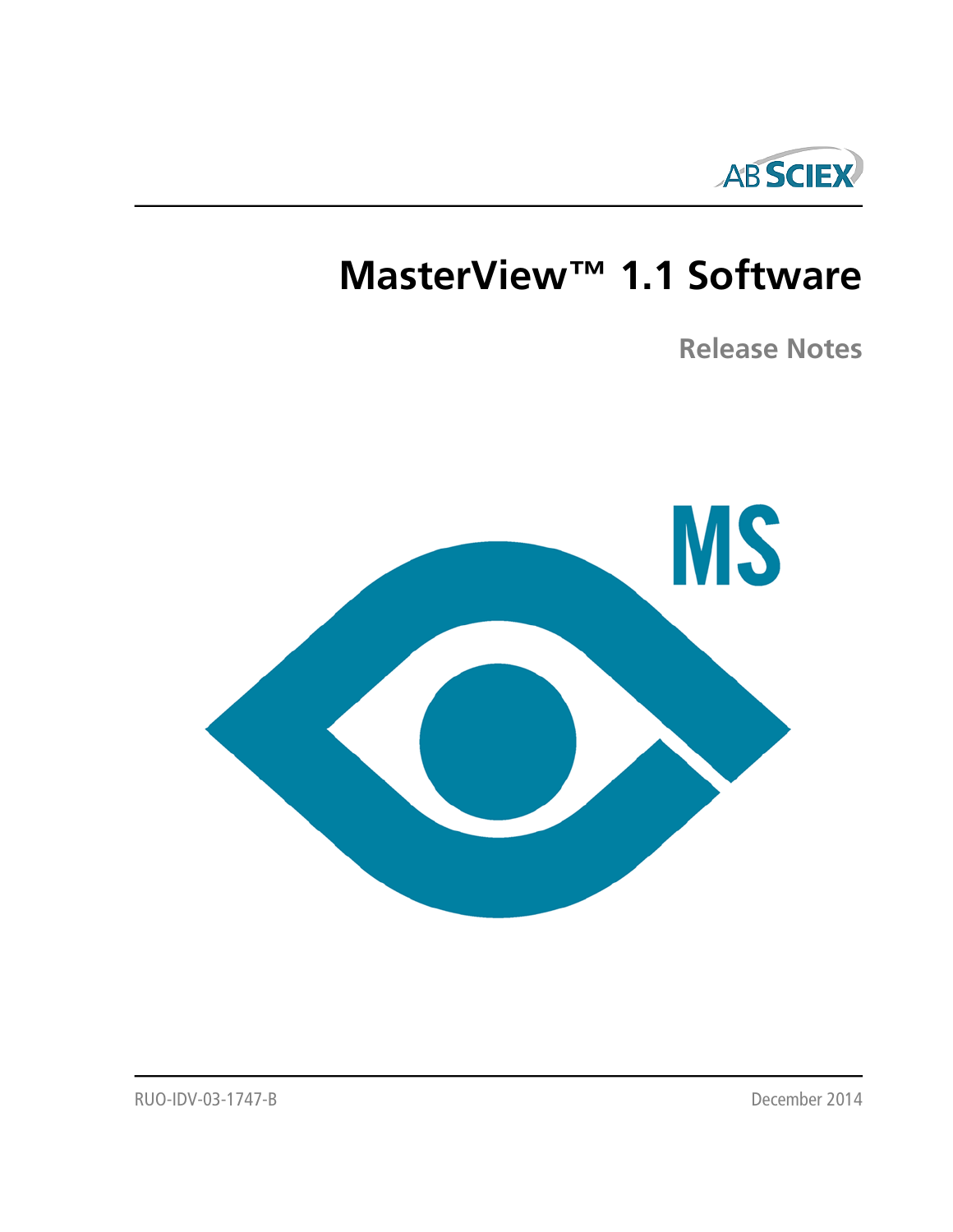This document is provided to customers who have purchased AB Sciex equipment to use in the operation of such AB Sciex equipment. This document is copyright protected and any reproduction of this document or any part of this document is strictly prohibited, except as AB Sciex may authorize in writing.

Software that may be described in this document is furnished under a license agreement. It is against the law to copy, modify, or distribute the software on any medium, except as specifically allowed in the license agreement. Furthermore, the license agreement may prohibit the software from being disassembled, reverse engineered, or decompiled for any purpose. Warranties are as stated therein.

Portions of this document may make reference to other manufacturers and/or their products, which may contain parts whose names are registered as trademarks and/or function as trademarks of their respective owners. Any such use is intended only to designate those manufacturers' products as supplied by AB Sciex for incorporation into its equipment and does not imply any right and/or license to use or permit others to use such manufacturers' and/or their product names as trademarks.

AB Sciex warranties are limited to those express warranties provided at the time of sale or license of its products and are AB Sciex's sole and exclusive representations, warranties, and obligations. AB Sciex makes no other warranty of any kind whatsoever, expressed or implied, including without limitation, warranties of merchantability or fitness for a particular purpose, whether arising from a statute or otherwise in law or from a course of dealing or usage of trade, all of which are expressly disclaimed, and assumes no responsibility or contingent liability, including indirect or consequential damages, for any use by the purchaser or for any adverse circumstances arising therefrom.

**For research use only.** Not for use in diagnostic procedures.

AB SCIEX™ is being used under license.

© 2014 AB Sciex Pte. Ltd.



AB Sciex Pte. Ltd. Blk 33, #04-06 Marsiling Ind Estate Road 3 Woodlands Central Indus. Estate. SINGAPORE 739256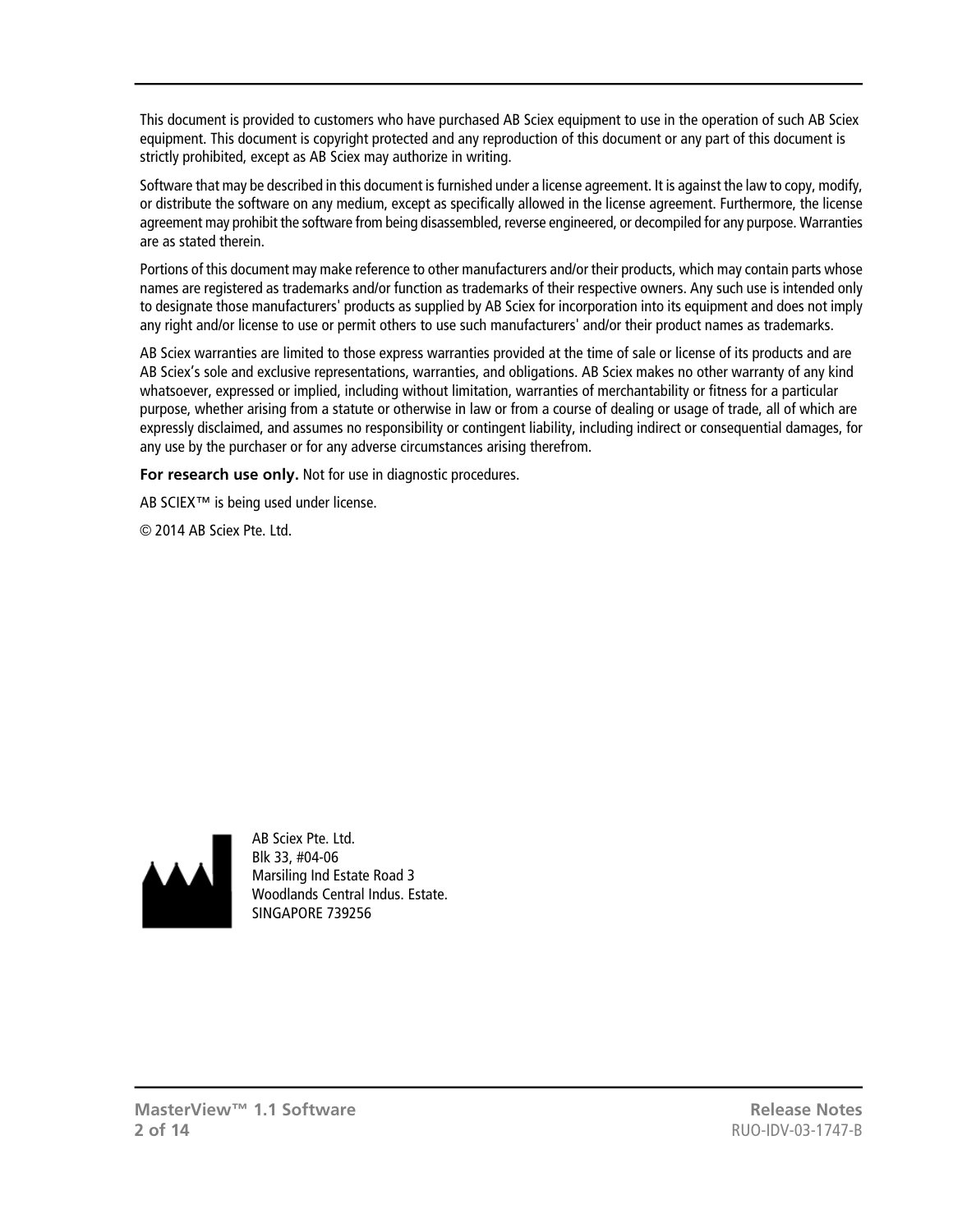## **Contents**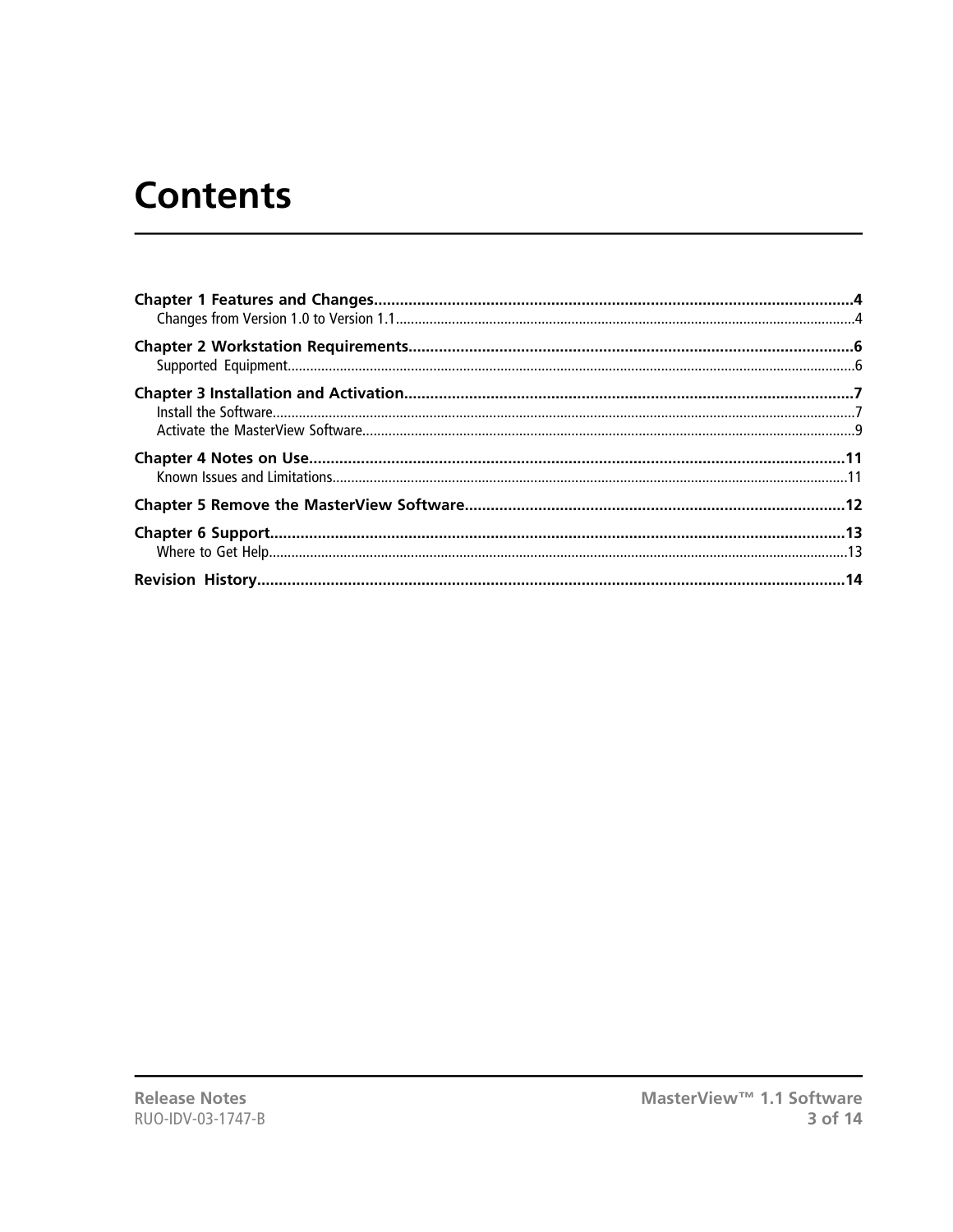## **Features and Changes**

- <span id="page-3-0"></span>• The MasterView<sup>™</sup> software is integrated with version 2.2 of the PeakView<sup>®</sup> software, providing a post-acquisition workflow for processing targeted and non-targeted screening data acquired using TripleTOF<sup>®</sup> systems.
- The software supports processing of the following XIC (Extracted Ion Chromatogram) types: MS1, MS/MS, Scheduled MS/MS, and SWATH $^{TM}$  acquisition.
- Multiple .wiff files can be processed simultaneously.
- The software is integrated with the LibraryView<sup>TM</sup> Framework, providing access to enhanced spectral matching.
- <span id="page-3-1"></span>• The software provides access to ChemSpider, a chemical structure database providing access to more than 28 million structures from hundreds of data sources.

### **Changes from Version 1.0 to Version 1.1**

- If a data file that was acquired using an IDA (information dependent acquisition) method uses low or open resolution for Q1, then the MasterView™ software erroneously processes this data file as targeted MS/MS data from a SWATH<sup>™</sup> acquisition. This can result in the MS/MS that is used for library searching being a background subtracted summed spectra instead of a single spectrum. This issue has been resolved. (XICMGR-161)
- Where multiple compounds elute with a similar precursor mass, the MS/MS spectra background subtraction immediately preceding the target peak and the MS/MS spectra immediately following the target peak are subtracted from the entire target peak. This results in poor-quality MS/MS data when multiple compounds elute with a similar precursor mass. This issue has been fixed. (XICMGR-162)
- When Fit or Reverse Fit is selected as the library search option, the selected option should be shown in the resulting XIC table and the reports. The option is used in the library search and sorts the resulting hits by the selected option, but shows the highest-purity hit in the XIC table and includes the highest-purity hit in the report. This issue has been fixed. (XICMGR-163)
- The MasterView software automatically determines the correct experiment index for MS/MS data in the XIC list. However, if there are multiple valid experiments, then the user should be able to specify the experiment to be extracted. This issue has been fixed. (XICMGR-167)
- Changing the selected control sample incorrectly caused the software to recalculate data. Data should only be recalculated when a setting or value, resulting in an invalid current calculated value, is changed. This issue has been fixed. (XICMGR-170)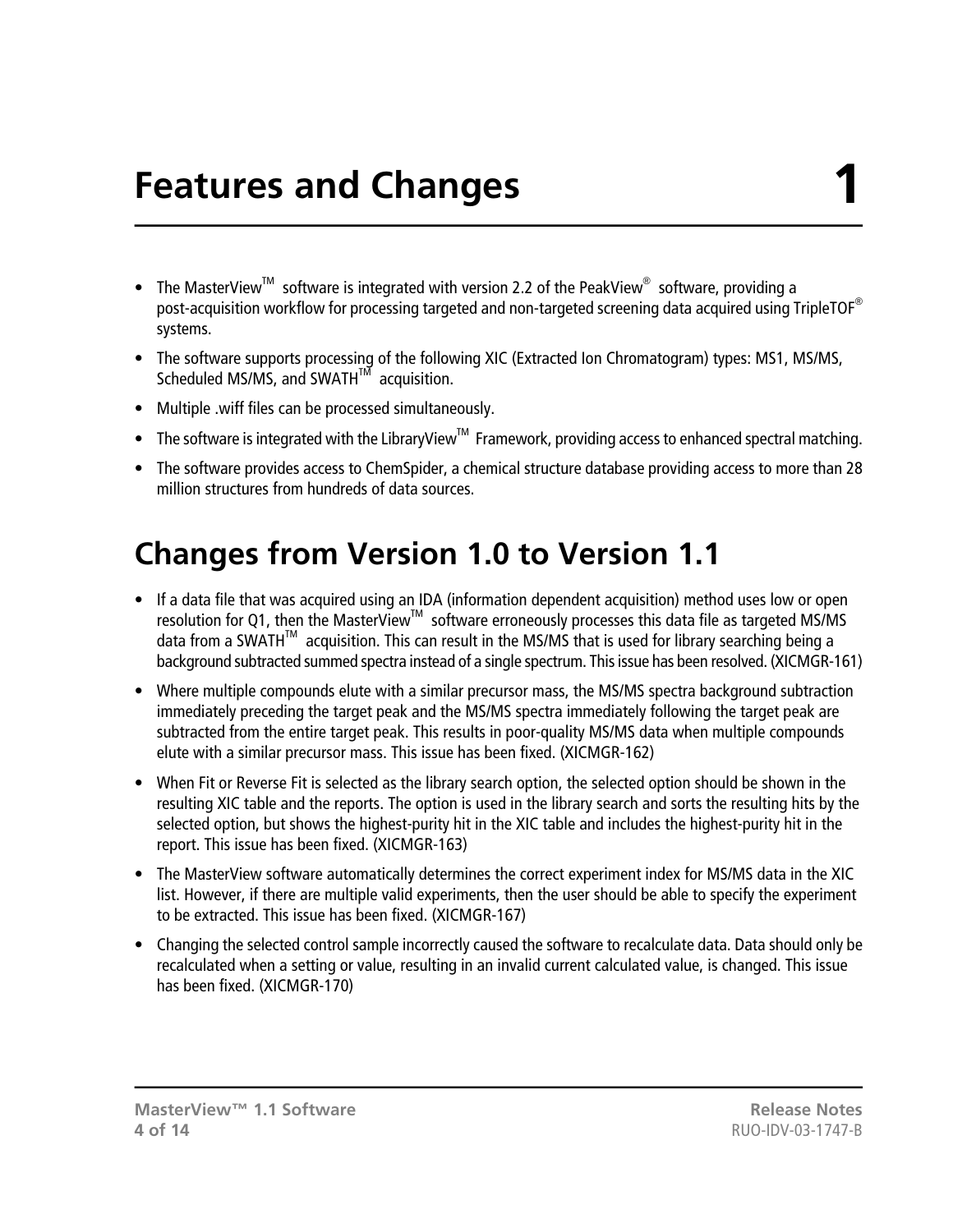• A new algorithm, Smart Confirmation Search, has been added. This algorithm acts as a confirmation search, but if a match with a different compound name is found, then the algorithm identifies this result as a non-confirmed potential target and [Smart Confirmation] is shown in the Library Hits column in the XIC list. (XICMGR-180)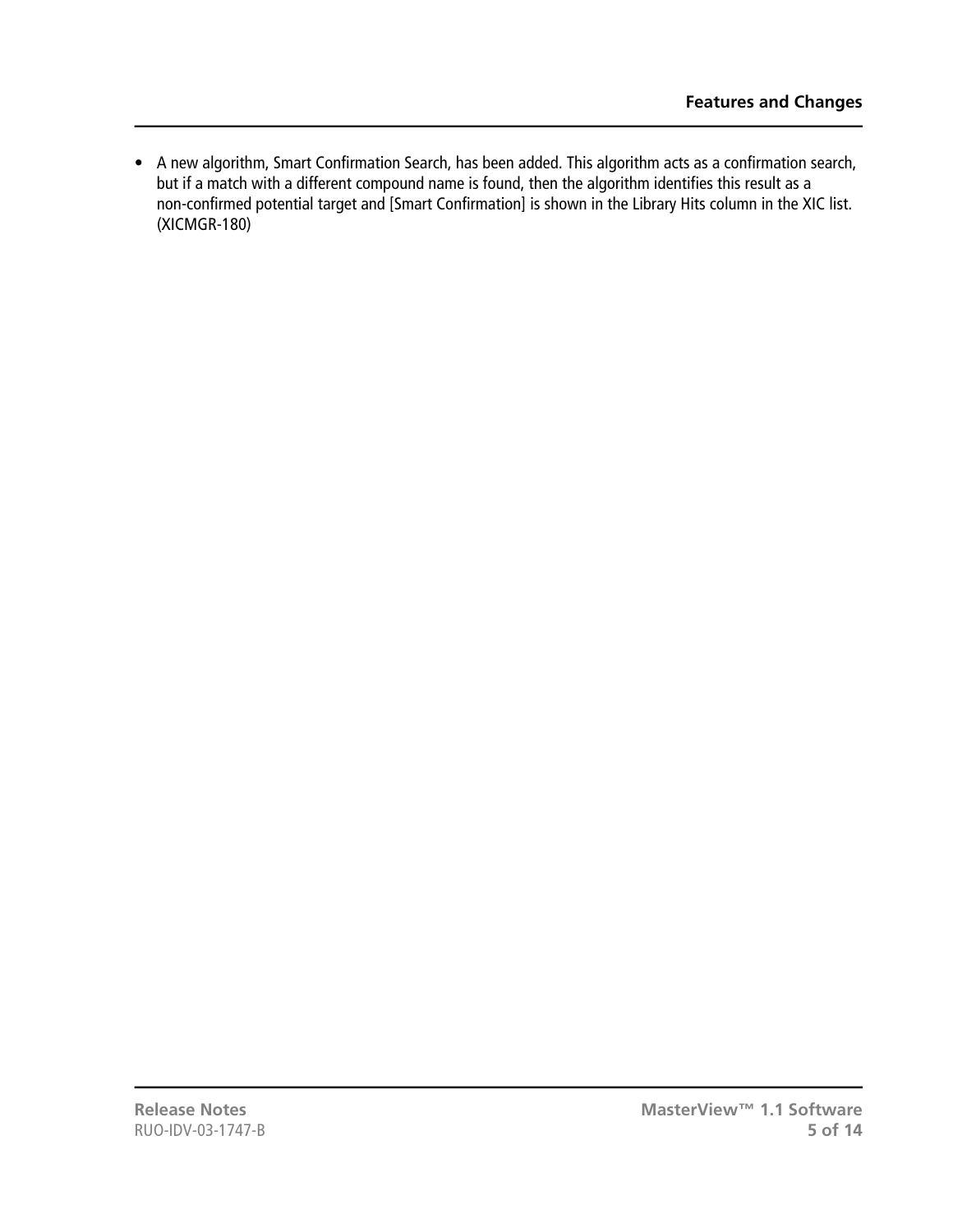<span id="page-5-0"></span>Read the following items carefully before installing the MasterView<sup>TM</sup> software.

**CAUTION: Potential Data Loss. The MasterView software should not be installed on the acquisition computer. Software errors and data integrity issues can result if the MasterView software and acquisition software are used concurrently.**

- The MasterView software requires an English version of the Microsoft Windows XP operating system with SP3 or the Microsoft Windows 7 (32-bit or 64-bit) operating system with SP1.
- For computers configured with the Windows XP operating system, Microsoft Office 2010 must be installed. For computers configured with the Windows 7 operating system, Microsoft Office 2013 must be installed.

**Note:** If the computer is configured with Microsoft Office 2013 and the Windows 7 (32-bit) operating system, then the 32-bit version of Microsoft Office must be installed. If the computer is configured with Microsoft Office 2013 and the Windows 7 (64-bit) operating system, then the 64-bit version of Microsoft Office must be installed.

- The PeakView® 2.2 software must be installed. Refer to the *PeakView software Release Notes* for installation instructions, if required.
- If the LibraryView<sup>™</sup> software will be installed on the same workstation, then the LibraryView software must be installed before the MasterView software. Refer to the *LibraryViewTM 1.0 Software Installation Guide*, if required.
- <span id="page-5-1"></span>• The user must be logged on to the computer as a Windows user with local Administrator privileges.

### **Supported Equipment**

- AB SCIEX TripleTOF<sup>®</sup> 4600, 5600, 5600+, and 6600 LC/MS/MS systems.
- QTRAP®, 3200 QTRAP®, 4000 QTRAP®, QTRAP® 4500, QTRAP® 5500, and QTRAP® 6500 systems.
- The MasterView<sup>™</sup> software has been tested using the Dell Precision T3600, Dell OptiPlex 9010, and the Dell OptiPlex XE2 computer models. One of these models, or a later model provided by AB SCIEX, is recommended.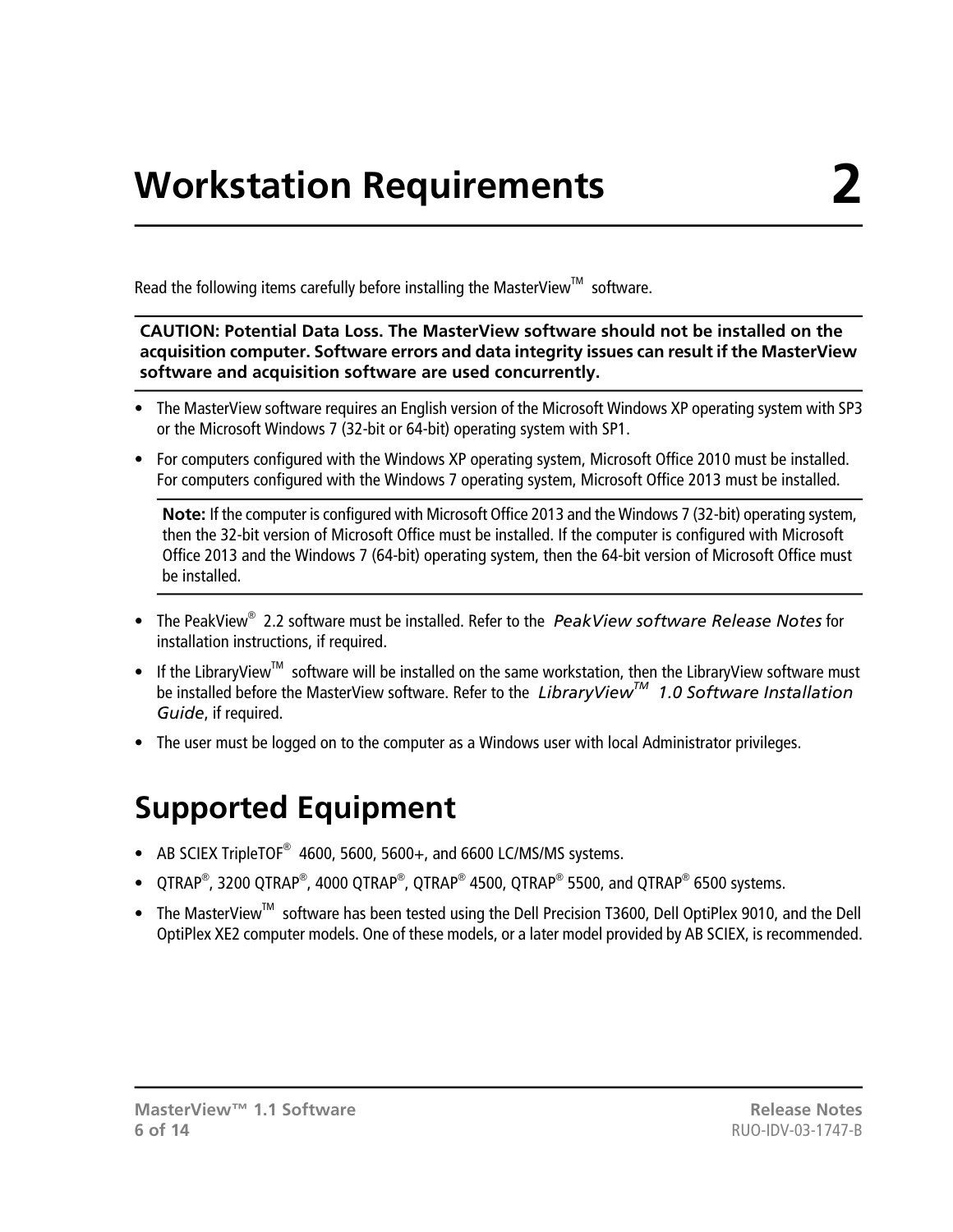## **Installation and Activation 3**

<span id="page-6-0"></span>This section provides the installation and activation steps for the MasterView<sup>TM</sup> software.

Before the installation of the MasterView software begins, the installer installs the following applications if they are not already installed on the computer:

- Windows Installer 4.5
- .NET Framework 4.0
- SQL Server 2008 R2
- SQL Server Compact 3.5 SP2
- LibraryView Framework 1.0.1
- Reporter 3.2

<span id="page-6-1"></span>**Note:** If the LibraryView<sup>™</sup> 1.0 software is detected, then the installer will upgrade the components of the LibraryView software, the Framework and the application, to version 1.0.1. However, there are no changes to the functionality. If the MasterView 1.0 software is detected, then the installer will upgrade the LibraryView Framework to version 1.0.1 and the MasterView software to version 1.1.

#### **Install the Software**

- 1. Log on to the computer as a user with Administrator privileges.
- 2. If a previous version of the MasterView software is already installed on the computer, then make sure that the software is closed.
- 3. If a previous version of the LibraryView<sup>™</sup> software is already installed on the computer, then make sure that the software is closed.
- 4. Make sure that the PeakView $^{\circledast}$  software is closed.
- 5. Use the following procedures, as required: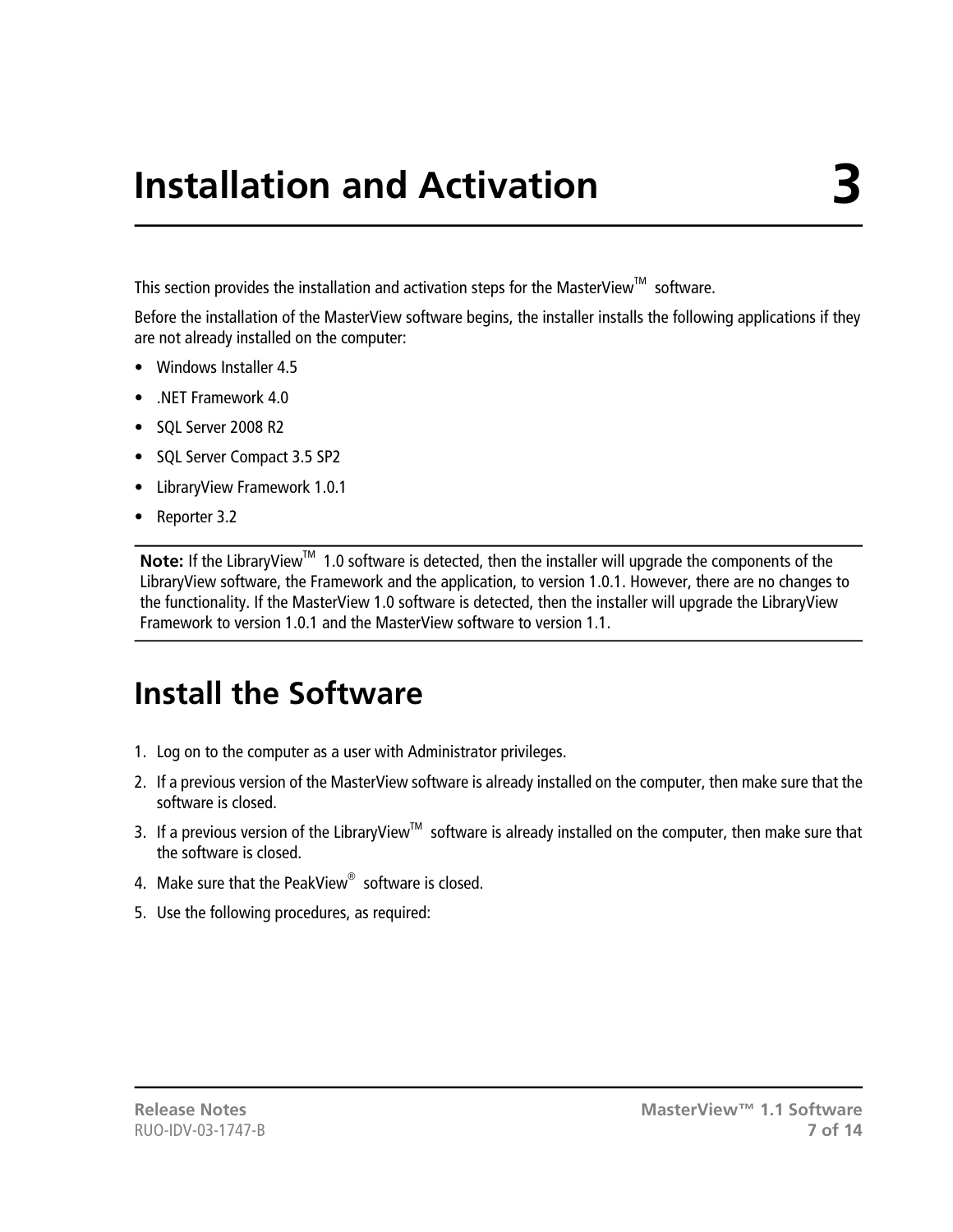| To install from the Web site download:                                                                                                                                                                                                                                       | To install from the DVD:                                                                                                                                                                                                                              |  |
|------------------------------------------------------------------------------------------------------------------------------------------------------------------------------------------------------------------------------------------------------------------------------|-------------------------------------------------------------------------------------------------------------------------------------------------------------------------------------------------------------------------------------------------------|--|
| Download the MasterView 1.1 software from the<br>Other Software Downloads table at                                                                                                                                                                                           | Insert the MasterView software installation DVD<br>into the DVD drive.                                                                                                                                                                                |  |
| http://www.absciex.com/Downloads/Software-Downloads.                                                                                                                                                                                                                         | Note: There are two folders on the DVD. The<br>x64 folder contains the installation files for<br>computers equipped with a 64-bit operating<br>system. The x86 folder contains the installation<br>files for computers equipped with 32-bit operating |  |
| Note: To prevent potential installation issues, it is<br>recommended that you save the file to a location other<br>than the computer desktop.                                                                                                                                |                                                                                                                                                                                                                                                       |  |
|                                                                                                                                                                                                                                                                              | system.                                                                                                                                                                                                                                               |  |
| After the download is complete, right-click the<br>MasterView_1.1.zip file.                                                                                                                                                                                                  | Open the appropriate folder for the operating<br>system and then double-click setup.exe.                                                                                                                                                              |  |
| Click Extract All.                                                                                                                                                                                                                                                           | Follow the on-screen instructions.                                                                                                                                                                                                                    |  |
| Note: By default, the files are extracted to the<br>MasterView_1.1 folder in the same location as the<br>MasterView_1.1.zip file was saved.                                                                                                                                  |                                                                                                                                                                                                                                                       |  |
| After the extraction is complete, browse to the extraction<br>folder and then double-click MasterView 1.1.exe.                                                                                                                                                               |                                                                                                                                                                                                                                                       |  |
| On the WinZip Self-Extractor dialog, click Unzip.<br>The files in the executable are extracted to<br>C:\MasterView 1.1.                                                                                                                                                      |                                                                                                                                                                                                                                                       |  |
| <b>Note:</b> Two sub-folders are extracted. The <b>x64</b> folder<br>contains the installation files for computers equipped<br>with a 64-bit operating system. The $x86$ folder contains<br>the installation files for computers equipped with a<br>32-bit operating system. |                                                                                                                                                                                                                                                       |  |
| After the extraction completes, open the appropriate<br>folder for the operating system and then double-click<br>setup.exe file.                                                                                                                                             |                                                                                                                                                                                                                                                       |  |
| Follow the on-screen instructions.                                                                                                                                                                                                                                           |                                                                                                                                                                                                                                                       |  |

The installation wizard installs any required software and then installs the MasterView<sup>TM</sup> software.

**Note:** If the PeakView® 2.2 software is not detected, then the installer stops and a message is shown. The installation of the MasterView software cannot be completed until the PeakView 2.2 software is installed.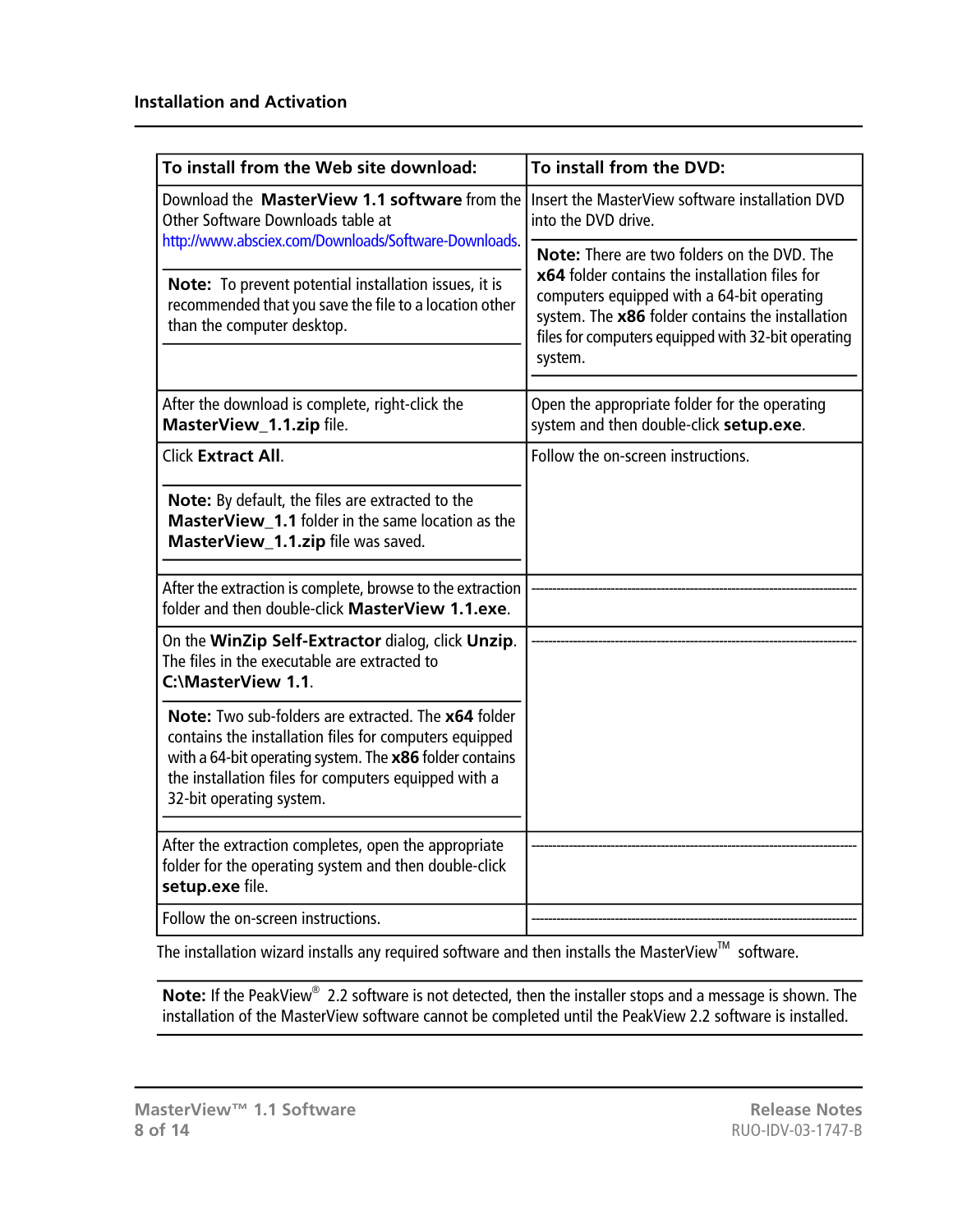6. Activate the MasterView software.

#### <span id="page-8-0"></span>**Activate the MasterView Software**

Tip! Internet access is required to obtain a license for the software. If the computer where the MasterView<sup>™</sup> software was installed does not have Internet access, then make a copy of the generated computer ID. On a computer with Internet access, go to<https://licensing.absciex.com/activation/MasterView> and then follow the instructions to obtain a license.

- 1. Open the PeakView<sup>®</sup> software.
- 2. Click **MasterView** in the menu bar.
- 3. Click **New Session**.

The **LicenseErrorDialog** dialog opens.

| LicenseErrorDialog |                                                                                                                                              |  |  |  |
|--------------------|----------------------------------------------------------------------------------------------------------------------------------------------|--|--|--|
|                    | The feature you are trying to access is unavailable due to the following reason(s):                                                          |  |  |  |
|                    | This feature is licensed. It cannot be used because no valid license could be<br>located. Please obtain a valid license to use this feature. |  |  |  |
|                    | Click "Details" for more information. Contact support@absciex.com for further<br>assistance.                                                 |  |  |  |
|                    | Details $\gg$<br>Software Activation                                                                                                         |  |  |  |

4. Click **Software Activation**.

The **MasterView Activation** dialog opens.

- 5. Type the license key from the license certificate in the appropriate field.
- 6. Click **Generate Computer ID**.

This creates a unique identifier for the workstation.

- 7. Click **Copy ID to Clipboard**.
- 8. Click the **https://licensing.absciex.com/activation/MasterView** link.
- 9. Follow the instructions to obtain a license.
- 10.After the required information is submitted, a license file is sent to all e-mail addresses provided.
- 11.Close the browser window.

12.When the e-mail containing the license file is received, copy the license to the workstation desktop.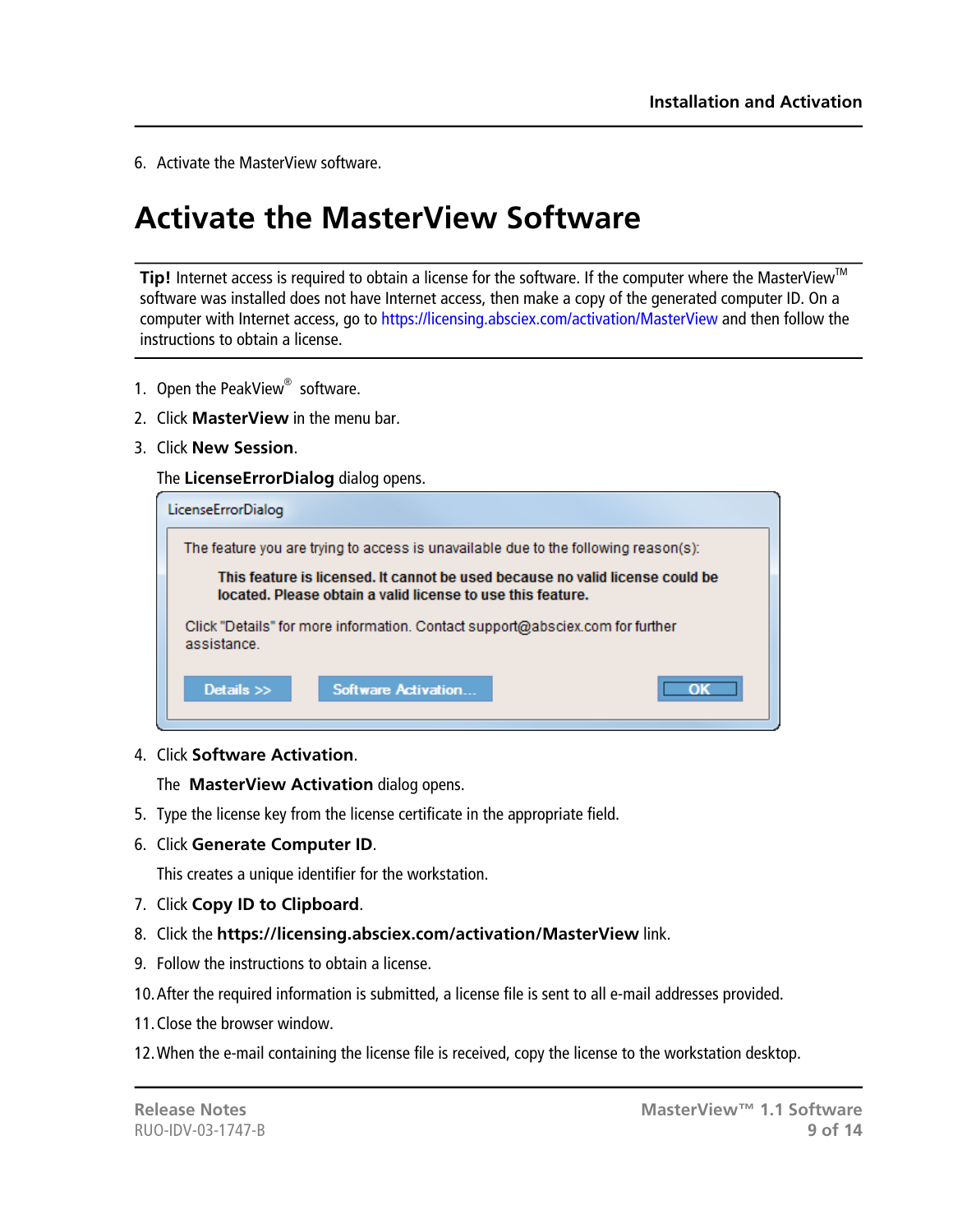- 13.On the **MasterView Activation** dialog, click **Install License File**.
- 14.On the **Select the new license file to be installed** dialog, browse to and then select the license file.
- 15.Click **Open**.

Both the **Select the new license file to be installed** and the **MasterView Activation** dialogs close. The **Select Samples** dialog of the MasterView software opens.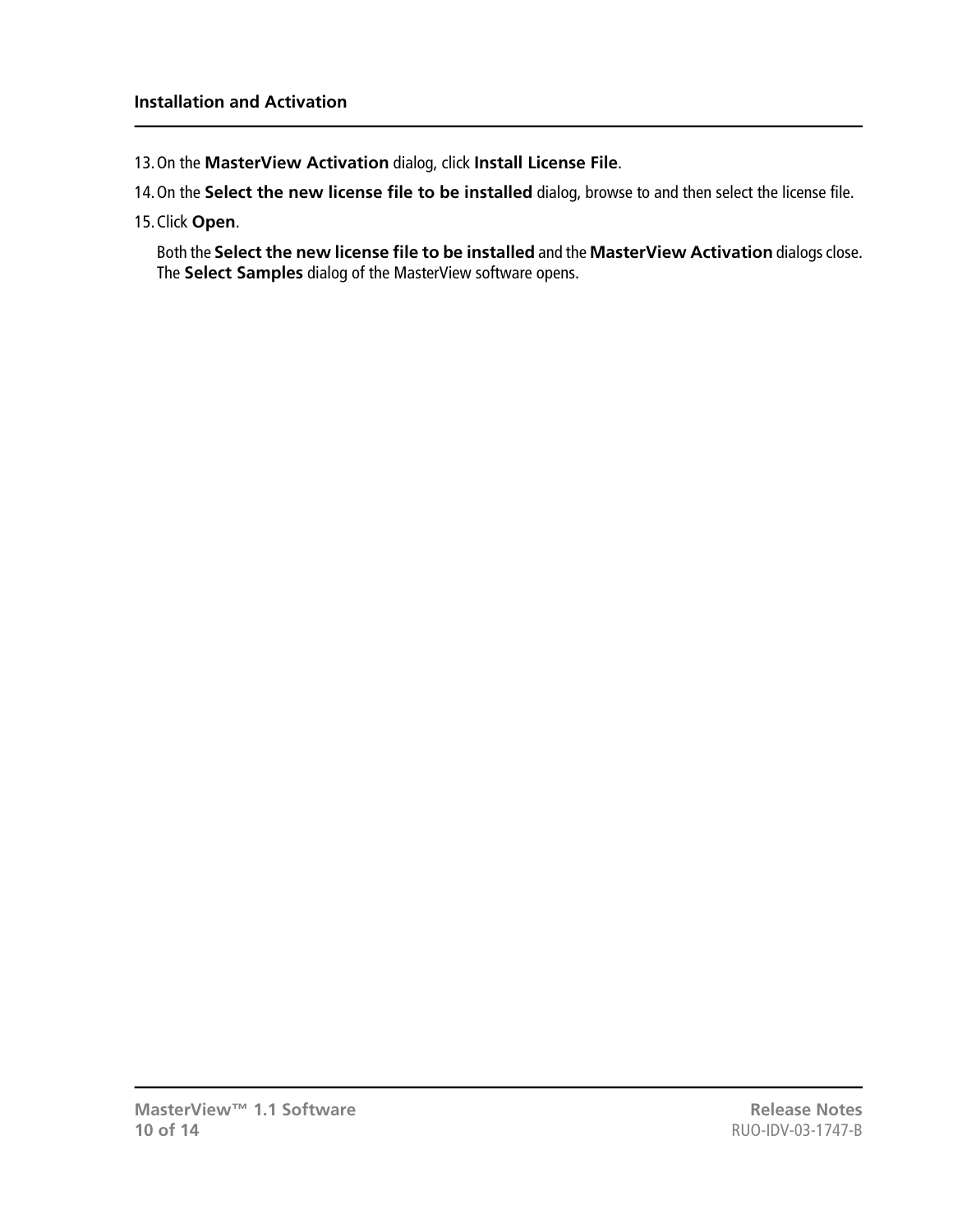- <span id="page-10-0"></span>• The MasterView<sup>™</sup> software is designed as a plugin for the PeakView<sup>®</sup> software.
- The workstation must contain a valid license file to access the ChemSpider database. Contact [support@absciex.com](mailto:support@absciex.com) for additional information.
- When a session file (.XIClist) is saved on a computer configured with the Microsoft Windows XP operating system, do not include a period (.) in the file name because the software considers the information after the period to be the file type, and in most cases, it is not a recognizable file type.

### <span id="page-10-1"></span>**Known Issues and Limitations**

Everyone should read this section of the Release Notes. This section applies specifically to issues that are known in the MasterView<sup>™</sup> software, version 1.1.

**Note:** The numbers in brackets are reference numbers to each issue or feature in our internal tracking system.

- When installing the software on a computer configured with the Microsoft Windows XP operating system, a message indicating that another installation is currently in progress might appear. To resolve this issue, click **Cancel** on the **Setup** dialog. The installation continues.
- When performing compound searches in the ChemSpider database, a communication error might occur while the software is communicating with the ChemSpider Web server. To resolve this issue, click **Retry**. If the issue persists, click **Cancel** and then close the ChemSpider window. Wait a few minutes and then perform the search again.
- (XICMGR-145) When the user applies a filter to minimize a large number of results ( $> 800$ ) returned in the ChemSpider Results pane and then cancels the filter request while the software is communicating with the ChemSpider server, the software might seem to stop responding. No user interaction is required. It might take an extended period of time (> one minute), but the process will be canceled and the filter will not be applied.
- (XICMGR-222) If the LibraryView<sup>TM</sup> software is installed, then users can install a Licensed LibraryView Package to populate the compound database. When the licensed package is activated, the license file, LibraryViewPackage.lic, is saved in the C:\Program Files\AB SCIEX\LibraryView\bin folder. The license file must be manually moved from this folder to the C:\Program Files\AB SCIEX\LibraryView\LibraryViewFramework\Server folder so that the software recognizes the license. After the file is moved, restart the computer.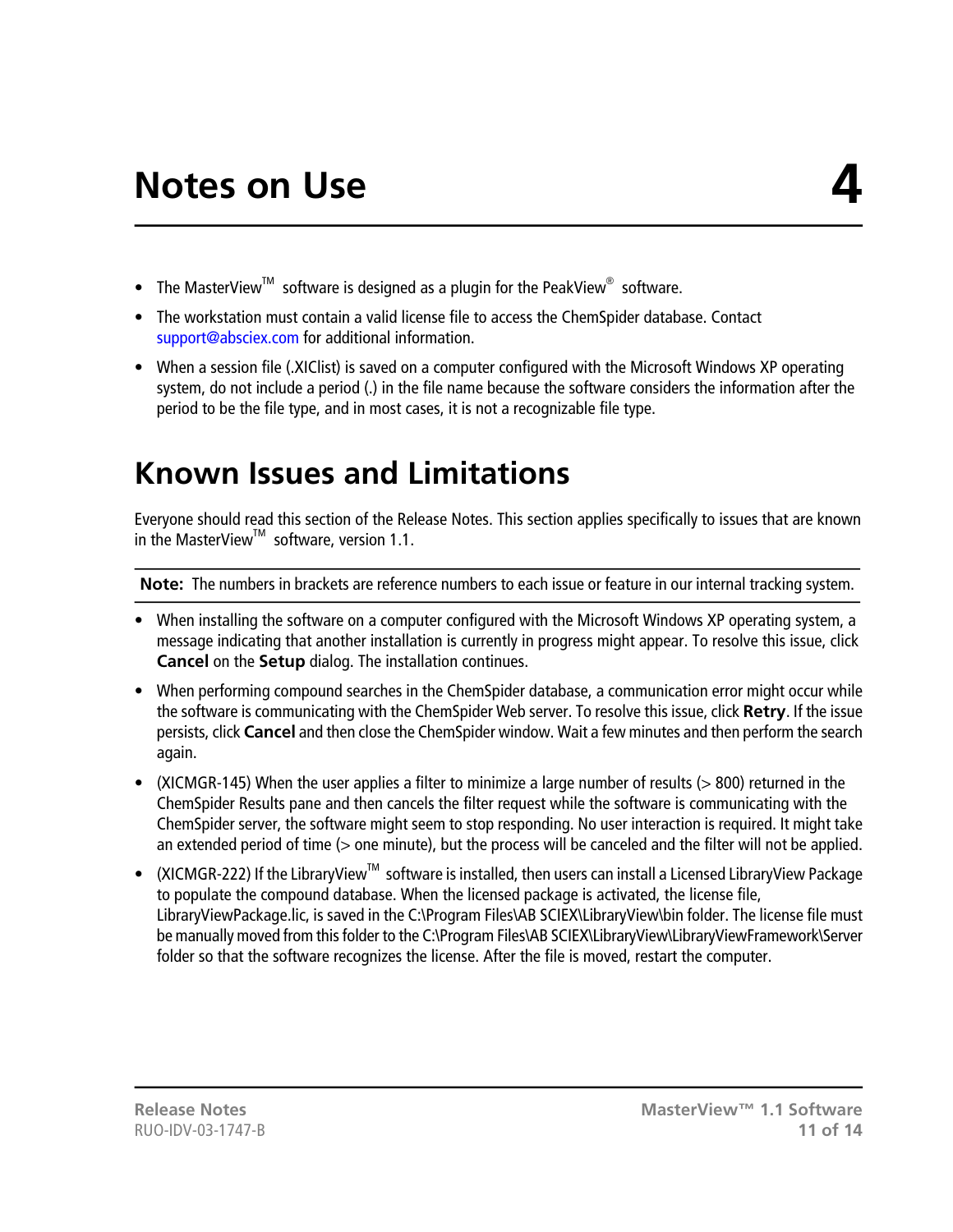## **Remove the MasterView Software 5**

- <span id="page-11-0"></span>1. Log on to the computer as a Windows user with Administrator privileges.
- 2. Make sure that the PeakView $^{\circledast}$  software is closed.
- 3. If the LibraryView<sup>™</sup> software is installed on the same computer, then make sure that the LibraryView software is closed.
- 4. Click **Start > Control Panel.**
- 5. Proceed as follows, depending on the operating system:

| <b>Windows XP</b>                    | <b>Windows 7</b>           |
|--------------------------------------|----------------------------|
| Double-click Add or Remove Programs. | Click Uninstall a program. |
| <b>Click MasterView.</b>             | Click <b>MasterView</b> .  |
| i Click <b>Remove</b> .              | <b>Click Uninstall.</b>    |

**Note:** The license file is not removed and can be used if the MasterView™ software is installed again.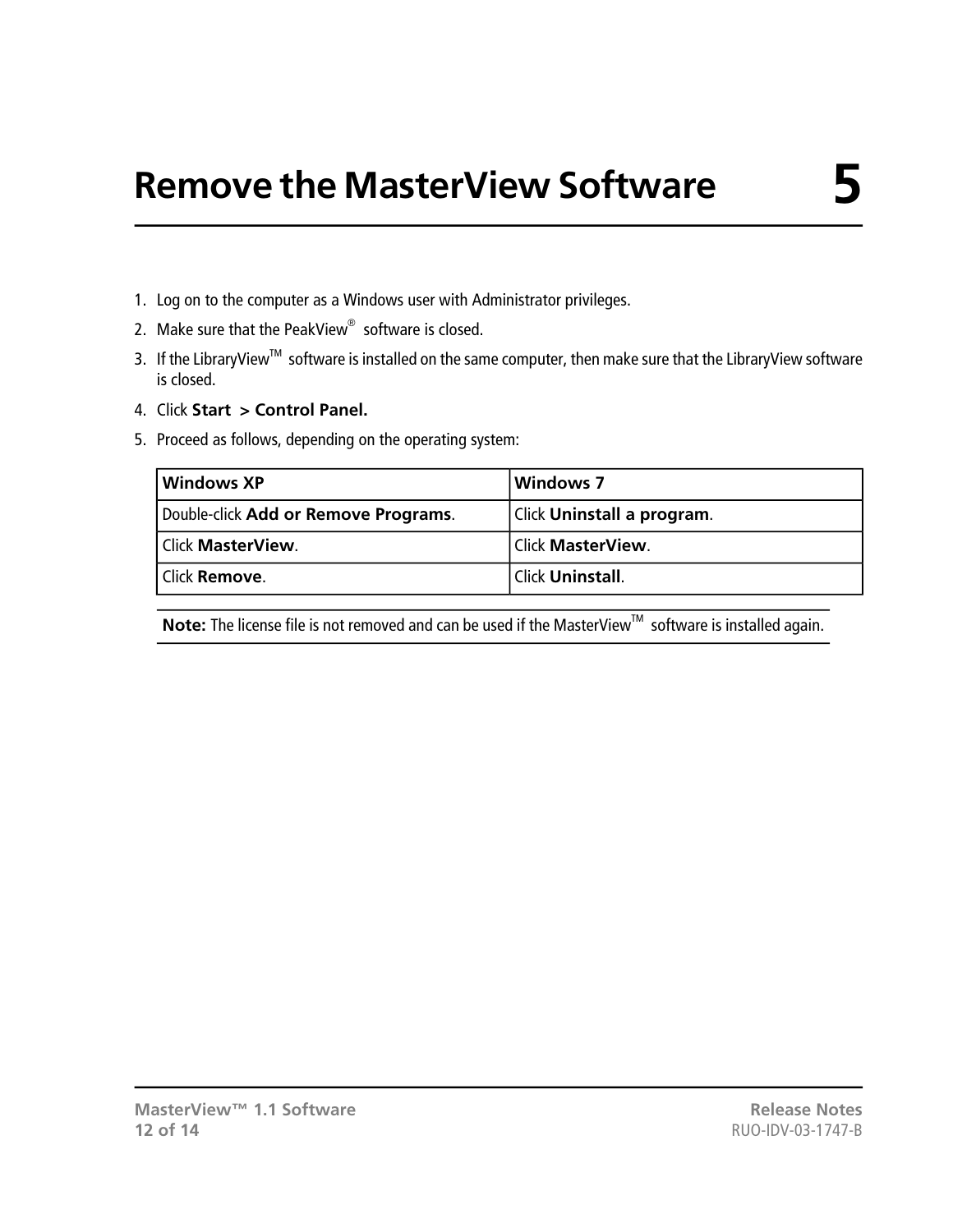# **Support 6**

<span id="page-12-0"></span>At AB SCIEX we are committed to providing the highest level of support for our customers. To obtain answers to questions about any of our products, report issues, or suggest improvements, visit [www.absciex.com](http://www.absciex.com). For training, visit [www.absciex.com/training](http://www.absciex.com/training).

#### <span id="page-12-1"></span>**Where to Get Help**

#### **Other Documentation**

• MasterView $^{TM}$  software Help

#### **AB SCIEX Support**

- [support@absciex.com](mailto:support@absciex.com)
- [www.absciex.com](http://www.absciex.com)

#### **Customer Training**

- In North America: [NA.CustomerTraining@absciex.com](mailto:NA.CustomerTraining@absciex.com)
- In Europe: [Europe.CustomerTraining@absciex.com](mailto:Europe.CustomerTraining@absciex.com)
- Outside the EU and USA, visit [www.absciex.com/customer-support/training](http://www.absciex.com/customer-support/training) for contact information

#### **Customer Documentation**

• [techpubs@absciex.com](mailto:techpubs@absciex.com)